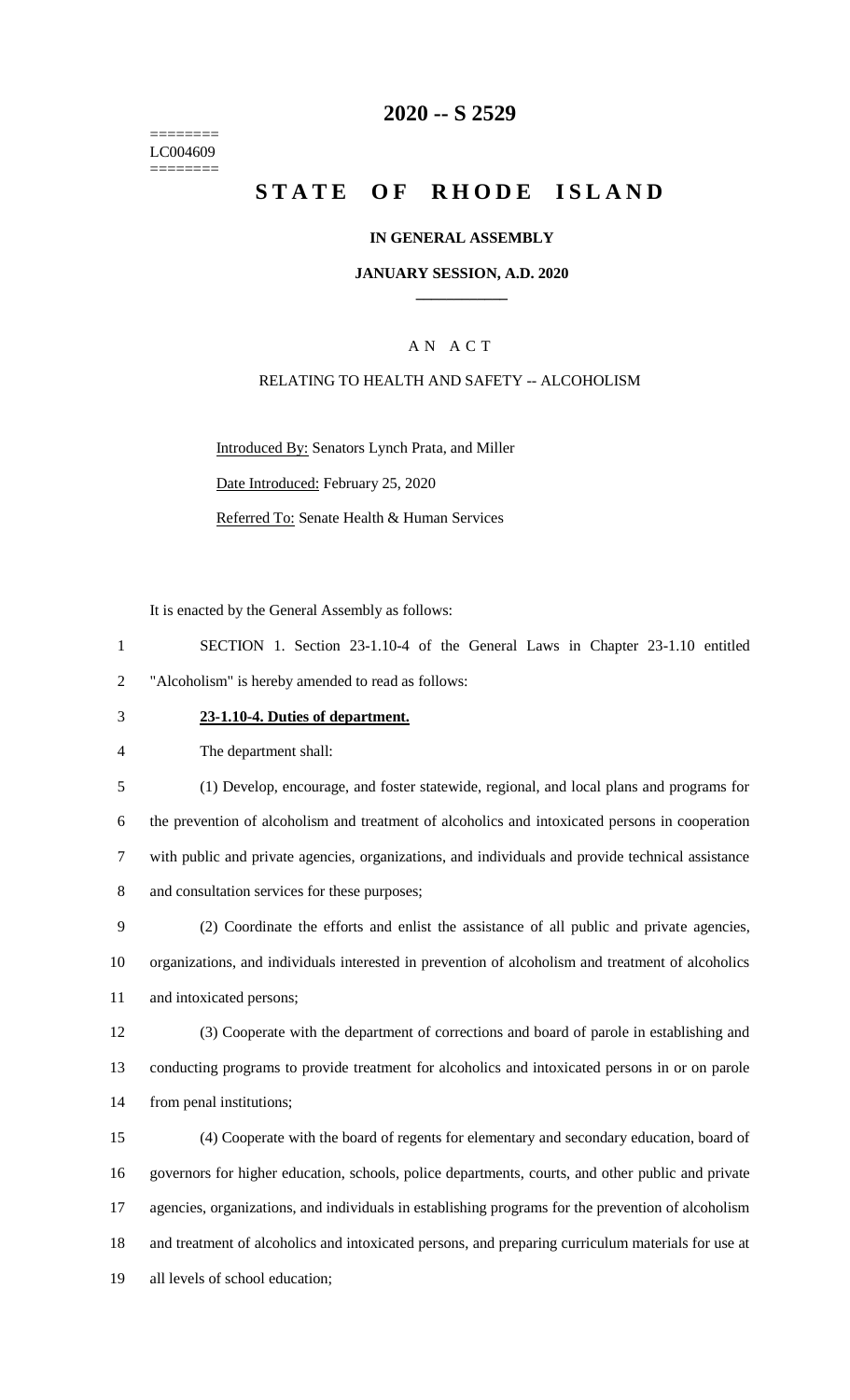(5) Prepare, publish, evaluate, and disseminate educational material dealing with the nature

and effects of alcohol;

 (6) Develop and implement, as an integral part of treatment programs, an educational program for use in the treatment of alcoholics and intoxicated persons, which program shall include the dissemination of information concerning the nature and effects of alcohol;

 (7) Organize and foster training programs for all persons engaged in treatment of alcoholics and intoxicated persons;

 (8) Sponsor and encourage research into the causes and nature of alcoholism and treatment of alcoholics and intoxicated persons, and serve as a clearing house for information relating to alcoholism;

 (9) Specify uniform methods for keeping statistical information by public and private agencies, organizations, and individuals, and collect and make available relevant statistical information, including number of persons treated, frequency of admission and readmission, and frequency and duration of treatment;

 (10) Advise the governor in the preparation of a comprehensive plan for treatment of alcoholics and intoxicated persons;

 (11) Review all state health, welfare, and treatment plans to be submitted for federal funding under federal legislation, and advise the governor on provisions to be included relating to alcoholism and intoxicated persons;

 (12) Assist in the development of, and cooperate with, alcohol education and treatment programs for employees of state and local governments and businesses and industries in the state;

 (13) Utilize the support and assistance of interested persons in the community, particularly recovered alcoholics, to encourage alcoholics to voluntarily undergo treatment;

 (14) Cooperate with the department of transportation and related agencies both state and local in establishing and conducting programs designed to deal with the problem of persons operating motor vehicles while intoxicated;

 (15) Encourage general hospitals and other appropriate health facilities to admit without discrimination alcoholics and intoxicated persons and to provide them with adequate and appropriate treatment;

 (16) Encourage all health and disability insurance programs to include alcoholism as a covered illness;

32 (17) Submit to the governor an annual report covering the activities of the department; and (18) Establish alcohol and substance abuse prevention programs for students in kindergarten through grade twelve (12), in accordance with § 35-4-18. The director shall make an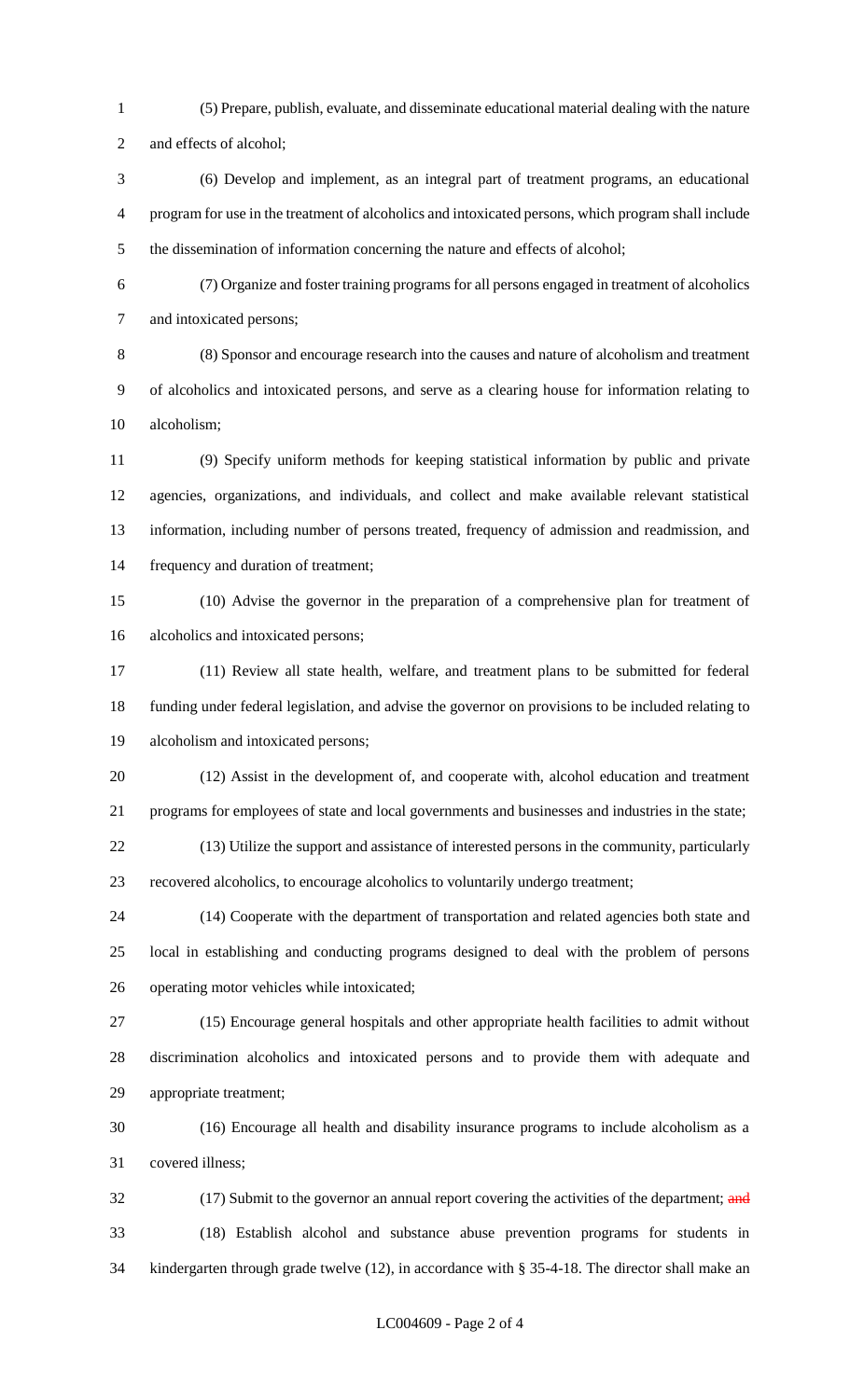- 1 annual report to the governor and the general assembly on the administration of the program and
- 2 shall submit to the governor and the general assembly the results of an independent evaluation of
- 3 the alcohol and substance abuse prevention program established in accordance with this section.
- 4 This evaluation shall address the following areas:
- 5 (i) Program development;
- 6 (ii) Implementation;
- 7 (iii) Impact; and
- 8 (iv) Recommendations for future needs; and
- 9 (19) The department, shall coordinate with the Rhode Island department of health and any
- 10 other appropriate public or private agencies, organizations, or individuals to propose revisions and
- 11 updates to this chapter. This shall include, but not be limited to, updates or revisions to statutory
- 12 language, definitions, and evidence-based best practices. The department shall report the proposed
- 13 revisions and updates, described in this subsection, to the general assembly and members of the
- 14 Senate Committee on Health & Human Services and the House Committee on Health, Education
- 15 and Welfare on or before January 1, 2021.
- 16 SECTION 2. Section 23-10.1-3 of the General Laws in Chapter 23-10.1 entitled
- 17 "Emergency Commitment for Drug Intoxication" is hereby amended to read as follows:
- 18 **23-10.1-3. General powers and duties.**
- 19 (a) The department is charged with the execution of the laws relating to the emergency 20 admission and custody of drug intoxicated individuals.
- 21 (b) The department may adopt rules and regulations that it may deem necessary to carry 22 out the provisions of this chapter to insure the safety and promote the welfare of individuals 23 committed to its custody pursuant to this chapter.
- 24 (c) The department, shall coordinate with the Rhode Island department of health and any 25 other appropriate public or private agencies, organizations, or individuals to propose revisions and 26 updates to this chapter. This shall include, but not be limited to, updates or revisions to statutory
- 
- 27 language, definitions, and evidence-based best practices. The department shall report the proposed
- 28 revisions and updates, described in this subsection, to the general assembly and members of the
- 29 Senate Committee on Health & Human Services and the House Committee on Health, Education
- 30 and Welfare on or before January 1, 2021.
- 31 SECTION 3. This act shall take effect upon passage.

======== LC004609 ========